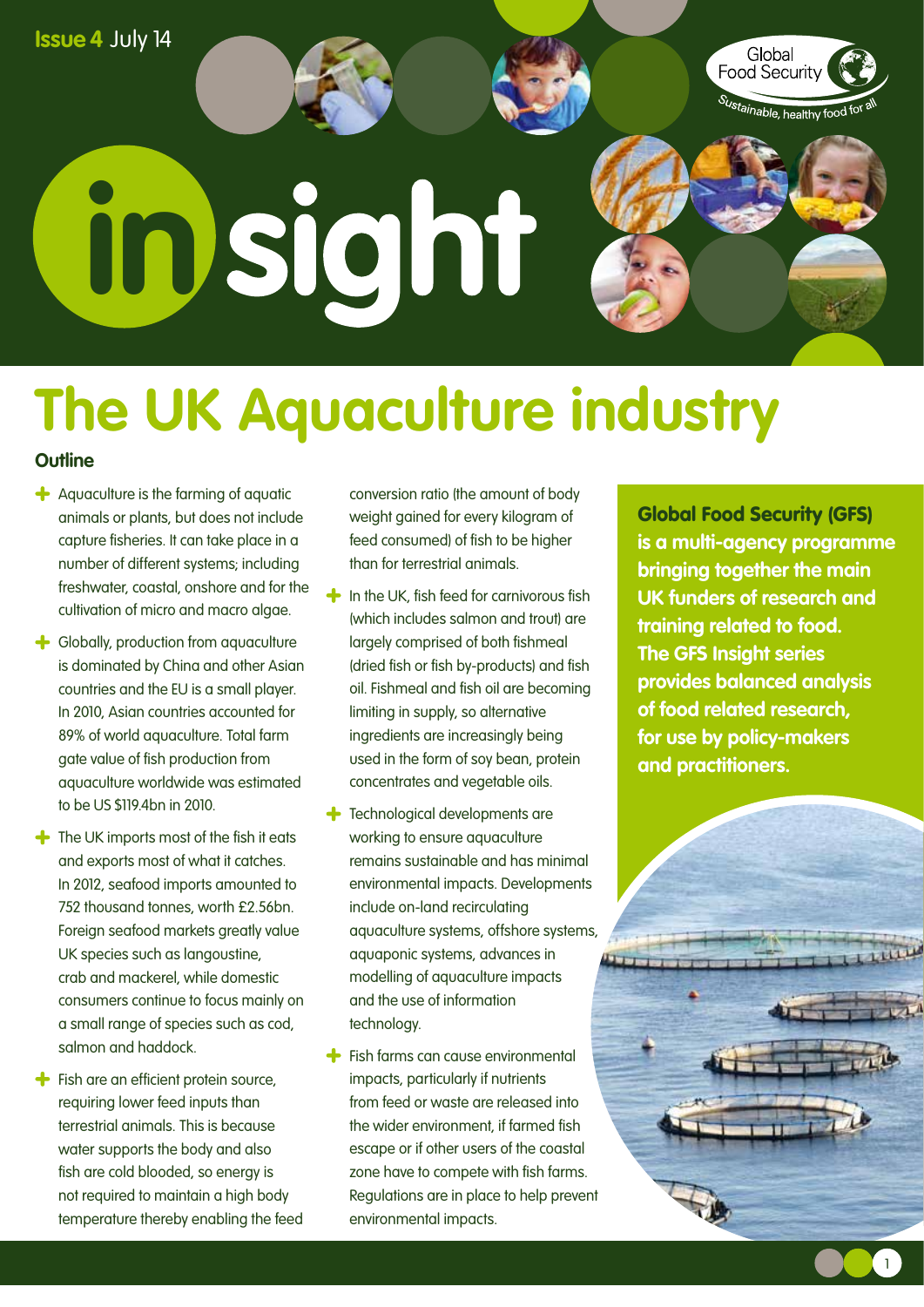

# **What is Aquaculture?**

**Aquaculture is the farming of aquatic animals or plants. It does not include capture fisheries, where wild fish are harvested from seas or from fresh water; however some aquaculture may depend, at least in part, on**  feed derived from wild-caught fish.<sup>1</sup> The total farm gate value of fish production from aquaculture worldwide was estimated to be US \$119.4 billion in 2010<sup>1</sup> and the industry continues to show strong growth, whilst capture **fisheries are stagnant or declining. Aquaculture production has been growing faster than the rate of human population increase, and has the potential to contribute towards the increasing need for high quality animal protein to feed a growing world population.** 

#### **What are the different types of aquaculture?**

Aquaculture includes the production of finfish, shellfish and aquatic plants and can take place in the following systems or environments<sup>2</sup>:

- **Freshwater systems** include freshwater ponds, tanks and cages. These range from static water ponds to high flowthrough tanks.
- **Coastal systems** include growing finfish in cages and pens, growing shellfish on the seabed, on trestles or suspended on ropes and nets and growing seaweed. The Crown Estate owns the majority of the seabed around the UK out to a 12 nautical mile limit, so fish and shellfish farming operations require a Crown Estate lease.3
- **Shellfish production** takes place throughout the UK. Mussels and oysters are the principal farmed species, grown on

suspended ropes or racks<sup>4</sup> and mostly require no feed inputs.<sup>2</sup>

- $\uparrow$  **Onshore systems** include recirculation systems and integrated farming systems. In the UK, land recirculation sea water systems have been used to grow turbot and sea bass<sup>5</sup> and warm fresh water systems have been used to grow tilapia<sup>6</sup> commercially. The Scottish salmon sector is seeing increasing interest and investment in the use of recirculation systems, using these to produce freshwater salmon smolts.
- $\uparrow$  **Micro and macro algae** cultivation may become increasingly important for bioenergy, food, feed products, nutracueticals and substitutes for the petrochemicals industry in the future. Current micro algae products on the market include some pigments, omega-3 and -6 fatty acids, speciality food or feed items and for cosmetics. Macro-algae (i.e. seaweed) products include speciality food or feed and fertilisers.7

# **The Aquaculture industry**

Globally, aquaculture production is dominated by China and other Asian countries and the EU is a small player.8 In 2010, Asian countries accounted for 89% of world aquaculture.<sup>1</sup> In the UK, marine finfish aquaculture is dominated by netpen production of salmon in Scottish coastal waters, with a total production of 158 thousand tonnes, worth £584.7 million at

farm gate prices in 2011.<sup>9</sup> In contrast, English finfish aquaculture has not developed to the same level, with only c. 8,000 tonnes of production (principally rainbow trout) in 2009- all from freshwater systems.9 Smaller amounts of other species are farmed in England and Wales, including halibut, sea bass, carp, sturgeon and tilapia. Shellfish farming takes place throughout the UK.

The UK imports most of the fish it eats and exports most of what it catches. In 2012, seafood imports amounted to 752 thousand tonnes, worth £2.56 billion.<sup>10</sup> Foreign seafood markets greatly value UK species such as langoustine, crab and mackerel, while domestic consumers continue to focus mainly on a smaller range of species, such as cod, salmon and haddock.10 The 'Big Five' sea products consumed within the UK are cod, haddock, salmon, tuna and prawns.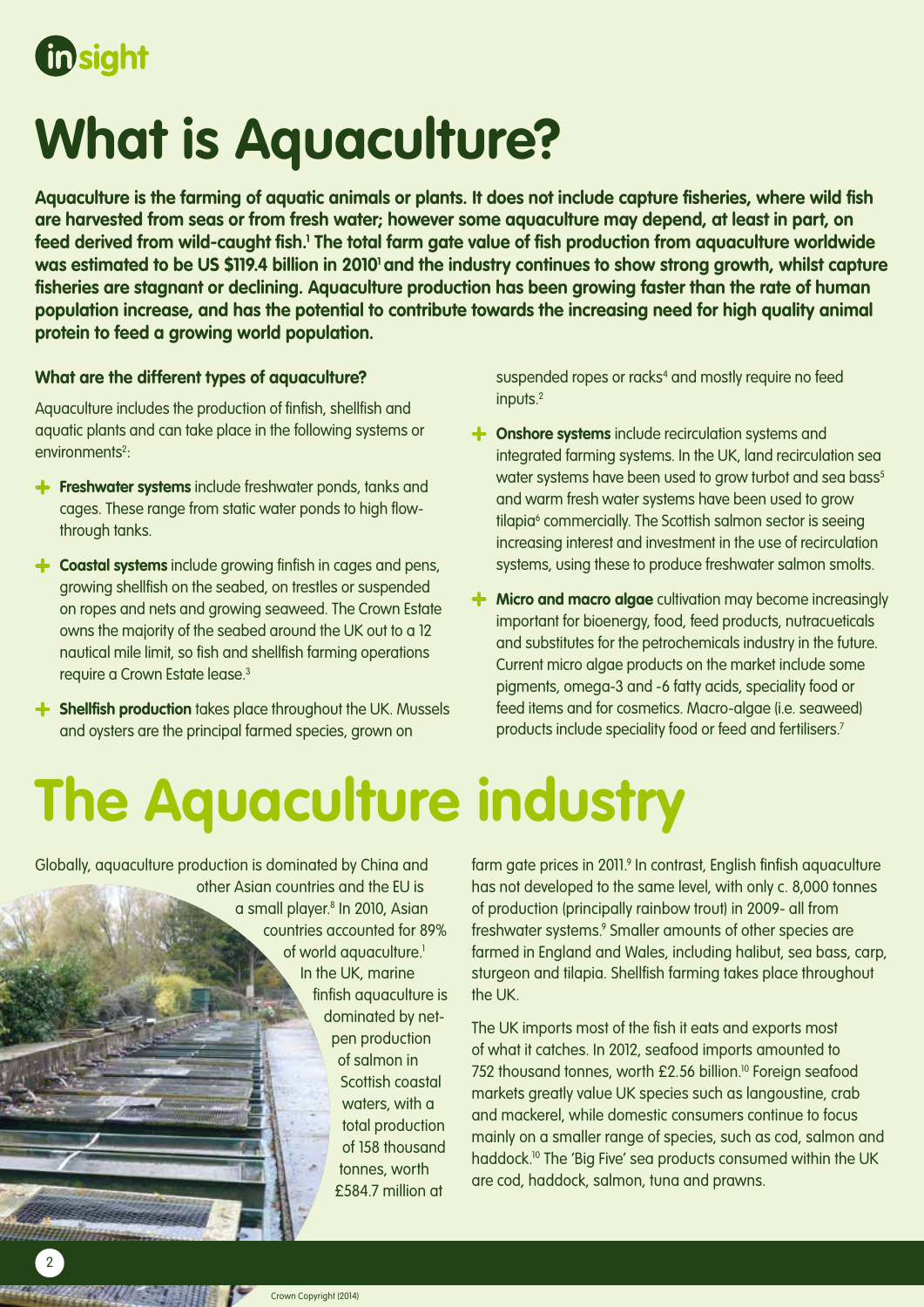Crown Copyright (201-Crown Copyright (2014)

# **The recent expansion of aquaculture**

Globally, aquaculture is the fastest growing protein sector, with aquaculture production increasing at an average rate of 8.9% per year since 1970.11 Increasing aquaculture production is in the Scottish Government's draft marine plan (2011) where the target is to increase marine finfish production by 50%, and shellfish by 100%12 by 2020 from a 2011/2012 baseline. The Welsh Government, although administering a smaller industry, has set similar volume increase targets over the same time period. The UK is currently in the process of producing a Multiannual National Plan (MaNP) for the sustainable development of aquaculture.<sup>13</sup>

The drivers behind the global expansion of the industry have been:

- **+** The **health benefits** associated with eating fish and shellfish products,<sup>1</sup> such as reducing the risk of heart disease14, stroke, age related macular degeneration and mental health.15 The UK Health Departments recommend<sup>1617</sup> eating at least 2 portions of fish per week, one of which should be oily, although current UK consumption falls short.
- **Expanding markets** for exporters including, Europe, the USA and emerging economies, such as Brazil, Mexico, the Russian Federation, Egypt, China, Asia and the Near East in general.<sup>1</sup>
- An **increasing world population**. To maintain at least the current level of per-capita consumption of aquatic foods, the world will require an additional 23 million tonnes by 2020, which would have to largely come from aquaculture.<sup>1</sup>
- **Environmental pressures on land and wild fisheries** mean that there is going to be little, or no, new land for agriculture<sup>18</sup> and wild fisheries are also stagnant or in decline.
- **f** Fish are an **efficient protein source**, requiring lower feed inputs than terrestrial animals. This is because water supports the body and also fish are cold blooded so energy is not required to maintain a high body temperature thereby enabling the feed conversion ratio (the amount of body weight gained for every kilogram of feed consumed) of fish to be higher than for terrestrial animals.19

## **Aquaculture policy across the UK**

Within the UK, the aquaculture industry is a devolved responsibility, with strategies existing in Scotland<sup>20</sup> and Wales<sup>21</sup>. In 2009 a review<sup>22</sup> was commissioned by Defra to investigate the potential for aquaculture in the UK to address food security concerns and the UK is also is in the process of producing a Multiannual National Plan (MaNP) for the sustainable development of aquaculture.13 Defra has outlined aquaculture measures to be supported for funding through the European Maritime and Fisheries Fund (EMFF) in the MaNP.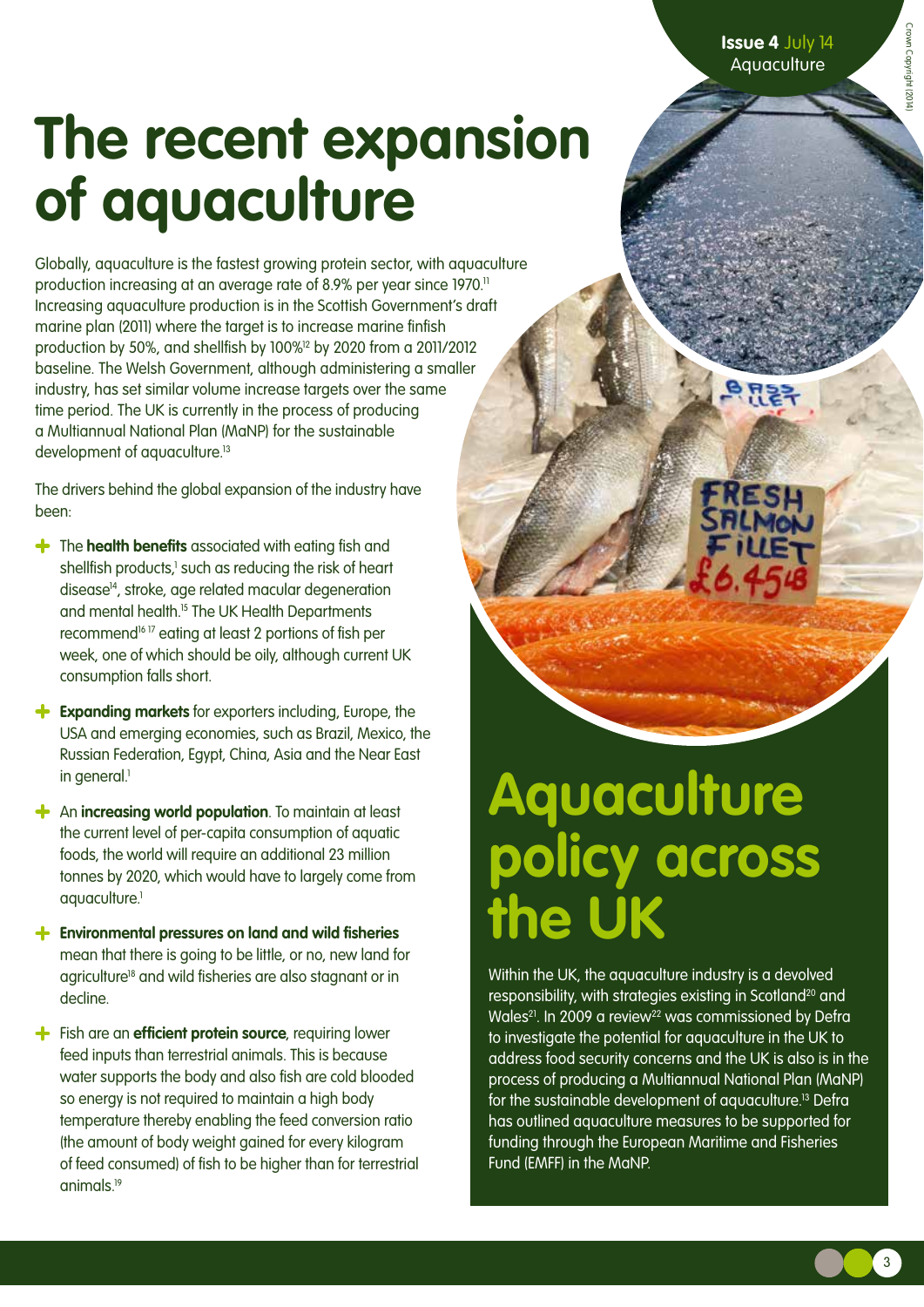## **in** sight

## **Aquaculture and the role of research**

**The aquaculture industry is a relatively new industry in the UK. Trout farming expanded in the 1960's and 70's with salmon farming growing rapidly since the 1980's. The industry is diverse, both in the types of species grown and business operation. It is however highly technical, and sometimes fragmented, with varied research needs as outlined below.** 

#### **Fish nutrition**

In the UK, fish feeds for carnivorous fish (which includes salmon and trout) are largely comprised of both fishmeal (dried fish or fish by-products) and fish oil. Fish oil is necessary to satisfy the nutritional requirements of both the fish and consumers. Both fishmeal and fish oil are finite resources and, with the expanding aquaculture sector, their supply is becoming increasingly limited and subsequently unsustainable.

Alternative ingredients are now being used in the form of soya bean, protein concentrates and vegetable oils. Fish nutrition is a growing research area and research programmes have included:

- **Improving the digestibility of diets to maintain the welfare of fish.** When carnivorous species are fed on vegetable diets there is some evidence suggesting that this may impact on fish health. For example, unrefined soybean can induce enteritis in salmon<sup>2</sup>
- $\div$  **Oilseed crops** that contain fish oil omega-3 fatty acids in their seeds have been developed<sup>23</sup>. The plant Camelina sativa has been genetically modified with algal genes to produce fish oil omega–3 fatty acids that can be put into fish feed. Nutritional trials on Atlantic salmon are currently taking place.<sup>24</sup>
- "**Beans4feeds**" is a £2.4 million industry led project, investigating whether a low cost process can separate faba (broad) beans into a protein concentrate for salmon feeds and a starch concentrate for use in pig and poultry feeds  $24$ . Faba beans may be able to replace a significant proportion of imported soybean products, increasing environmental sustainability.

#### **Disease and health management**

Disease can be a major problem for aquaculture, because these systems tend to hold high numbers of animals in relatively open systems. Water movement can provide a route for disease transmission between wild and farmed fish. There

have been many technological advances during the relatively short period of time aquaculture has been in development and these have included:

- **Vaccines** have been very effective for bacterial pathogens, where they have almost eliminated the need for antibiotics, but they are more limited for viral pathogens. Methods include injection, immersion, spray and oral vaccination.25
- **Wrasse and lumpsuckers** are cleaner fish which naturally predate parasites on the skin surface (e.g. sea lice) and remove them. Scottish salmon producers and scientists have been awarded £2.1m co-funding from the Technology Strategy Board (TSB), to develop technologies to breed and grow commercially viable numbers of wrasse.26
- **f** Functional feeds, such as different feed ingredients, probiotics and prebiotics may be used to enhance fish welfare by enhancing the fish immune systems and thereby improving disease resistance, growth performance and body composition, reducing malformations and improving gut microbial balance  $272$

#### **Breeding programmes**

As aquaculture is a relatively young industry, the majority of aquaculture production comes from wild or recently domesticated stocks and desired traits have therefore not been selected over long periods. Selective breeding programmes have been shown to improve traits, such as growth, disease resistance and delays in the onset of sexual maturation.<sup>2</sup>

The following are examples of research and development to improve breeding programmes and fish traits:

- **Trait selection for fast growth** has been taking place in the trout sector for at least four decades and more recently, strain selection has occurred in the salmon sector. Many salmon companies have selection programmes for fast growth.
- **f** Genetic chips can detect variations in the genetic make-up of individual fish, making it possible to identify genes that are linked to desirable traits, such as growth rate or resistance to diseases. In 2014 a chip was developed which carries over twenty times more genetic information than previous chips and can be used easily by salmon farmers by taking a sample of fin tissue.<sup>35</sup>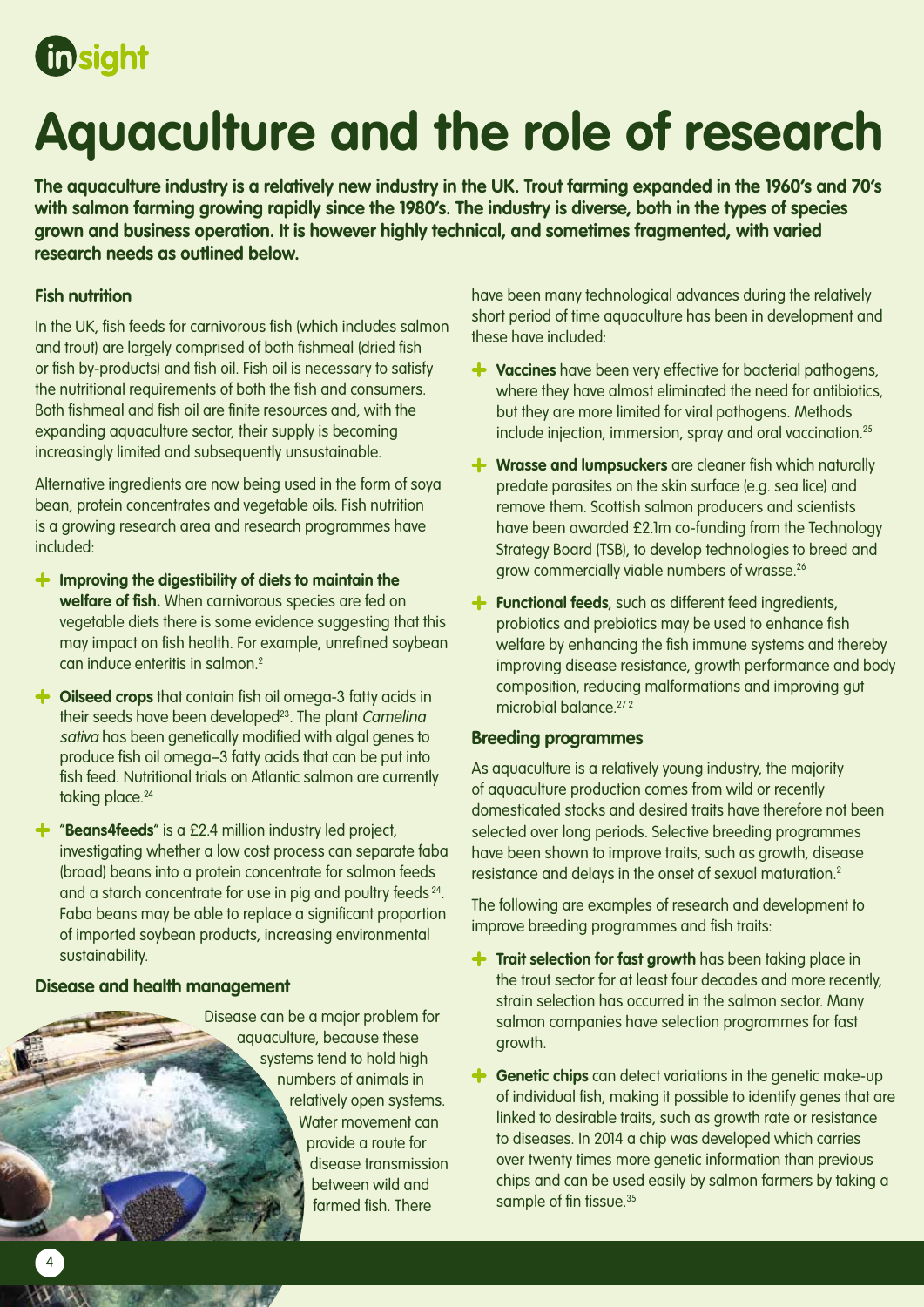- **Triploid induction** (fish with three sets of chromosomes instead of two) has been used to produce sterile fish, which pose no threat to wild fish by interbreeding if they escape. It is carried out by exerting either temperature or pressure shocks on the eggs. This is a non-chemical, non-GM method of producing sterile fish (reducing the risk posed by escapees) and can have additional benefits such as lowered disease risk, larger size and wider harvest windows<sup>34</sup>
- **f** Genetically modified salmon in the US have been developed to grow twice as fast as unaltered salmon.<sup>37</sup> The Food and Drug Administration (FDA) has declared 'AquaAdvantage' 38 salmon safe to eat and the company is now seeking to approval to sell the salmon in the US.

### **Top disease threats in UK Aquaculture**

Some of the major diseases affecting the aquaculture industry in the UK include:

- **Sea lice**, which, if uncontrolled, can damage the skin of fish and compromise welfare. Medicines and wrasse can be used as control methods and vaccination has been proposed, although none have currently been licensed.29 A £1.5m four-year project is currently being funded by the TSB for a consortium to develop a vaccine.<sup>30</sup>
- **Infectious salmon anaemia (ISA)** is an infectious viral disease of Atlantic salmon. ISA occurred on 2 separate occasions in the UK. In 1998 and 2008. In both occasions the disease was eradicated and the UK, is free of ISA disease. ISA is a notifiable disease in the UK, with no treatments or licensed vaccines in the  $EU<sub>30</sub>$
- **Infectious pancreatic necrosis (IPN)** is an infectious viral disease that affects numerous species of fish. Recently, vacciines have been developed against IPN.
- **Amoebic gill disease (AGD)** is a parasite which causes the cell layer on the gill surface to thicken, reducing the amount of oxygen the fish can take up. There are no current veterinary medicines for this condition although treatment with fresh water or hydrogen peroxide both have some efficacy. Avoiding stress can also mitigate the effects of gill disease.<sup>32</sup>
- **Shellfish** can pose a human health risk as they can carry a number of diseases, including Norovirus.<sup>3132</sup>

## **Environmental impacts of Aquaculture**

Aquaculture based fisheries can have detrimental ecological impacts, although regulations are in place to minimise this.<sup>2</sup> Potential detrimental environmental impacts include:

- **+** Nutrients released from fish farms (nitrogen and phosphorus from feed and waste) can enhance the growth of marine plants. Feed and faeces can also collect on the sea bed under fish pens, impacting on the sea floor environment<sup>44</sup>, however models are used to predict such impacts and the size of the site is restricted accordingly. Increasingly fish farms are being moved to more exposed coastal waters, where any impacts can be more effectively managed.
- **Escaped farmed fish** which compete for territory and food with wild fish may also alter the wild fish gene pool, although this is species specific (i.e. valid for Atlantic salmon but not rainbow trout). There will also be a flow of parasites between farmed and wild fish, which can detrimentally effect the environment.<sup>44</sup> In Scotland, the Aquaculture and Fisheries (Scotland) Act (2007) requires the reporting of escapes and the implementation of measures to contain fish and control sea lice.
- **f Competition with other users** may occur in coastal zones, such as boating and navigation, recreation, preservation of seascape scenery and protection of wildlife. In Europe, these issues are considered during the licensing process or increasingly through the development of coastal zone plans.2

**Climate change** is likely to lead to changes to the marine environment over the next 50 years, although there is currently little evidence of impacts on aquaculture that can be attributed to climate change<sup>45</sup>. Higher water temperatures may lead to enhanced growth rates or thermal stress for some species. New species may also be able to be grown in UK waters, such as sea bass, bream and abalone. Harmful algal blooms may increase in frequency, with the risk that toxins could enter the food chain. Pathogens may also become a concern, because of changes to water temperature and more torrential rain and storm flow events causing discharge from land to enter aquaculture farms.1 Ocean acidification associated with climate change may have impacts on shellfish farming by influencing shell formation.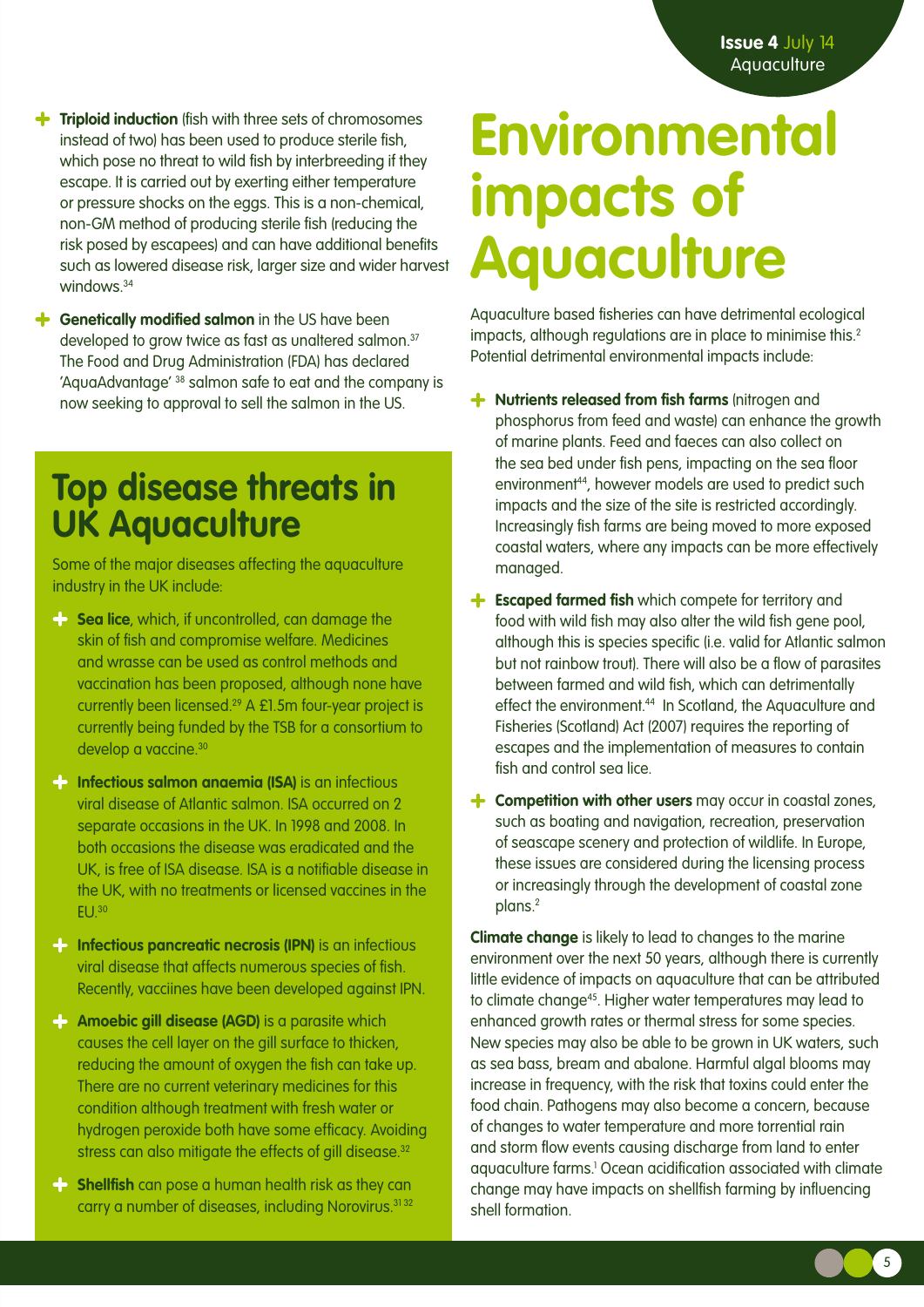## **in** sight

# **Advances in technology**

To ensure that aquaculture remains sustainable and has minimal negative environmental impact, the aquaculture sector is increasingly developing specialist new technologies.<sup>2</sup>

- **+** Recirculating aquaculture systems (RAS) are land-based systems which use tanks or raceways supplied with flowing water that replenishes oxygen and removes metabolic wastes and uneaten feed. In RAS, some or all of the water is reused after treatment. In the UK, tilapia<sup>6</sup>, sea bass<sup>5</sup> and juvenile freshwater salmon are currently being produced using RAS.
- **+ Offshore systems** operate at more than 2 km from shore and compared to near-shore systems, can minimise negative visual and environmental impacts, resolve issues of space constraints and reduce predation or disease risks.2 Challenges include large ocean swells, winds, reduced physical accessibility and the need for remote monitoring.2
- $\uparrow$  **Integrated multi-trophic aquaculture** (IMTA) systems recycle the by-products from one species (i.e. unused food, nutrients and energy) to become inputs for another, so that a range of species are being farmed at the same site (for example, seaweed, shellfish and finfish). Pilot projects have been developed in Scotland: the most extensive is in Loch Fyne.37
- **Aquaponic systems** are increasing in popularity in developing countries, where small scale systems are being developed. These systems combine freshwater aquaculture in a recirculated system, with hydroponic horticulture, usually herbs and salad vegetables. The horticultural crop is mostly fertilized by the nitrogen waste from fish culture.<sup>2</sup>
	- **Information technology**  advances are leading to improved monitoring and control systems and better

## **Recirculating technology – the Danish model**

In Denmark, many traditional fish farms have been rebuilt into farms that use recirculation technology. Currently around 50% of the Danish production of trout in fresh water takes place using these systems.47 The benefits of these farms include lower water intake per Kg fish produced, as well as reduced environmental impact.<sup>47</sup> The driving force behind changes in the strategy for Danish production of rainbow trout, is strict environmental legislation and implementation of the EU Water Framework Directive, which sets water quality standards. Future research could indicate whether existing trout farms in the UK could be converted to recirculation<sup>48</sup>.

real time information for managers. The development of micro-sensors combined with electronic tags is opening up possibilities for data collection from individual fish within an aquaculture environment.2

- $\uparrow$  **Modelling the impacts** of traditional net-pen aquaculture in coastal zones is a requirement for obtaining a consent from the Scottish Environmental Protection Agency (SEPA) (using DEPMOD and AutoDEPOMOD)38 to ensure that farms operate within environmental carrying capacity.
- **Micro-algae** for high value chemicals (e.g. fuel, plastics and health products), may be cultivated in land-based ponds or photobioreactors (a type of translucent tube, fed with nutrient rich water and carbon dioxide, with a light source). PBRs are not currently commercially viable, but research programmes are being developed towards this goal.39
- **Macro-algae** cultivation (such as the seaweed kelp) for food and industrial chemicals is a major industry in parts of Asia. For example, Japanese kelp is reported<sup>40</sup> to be China's top aquaculture species (over 4 M tonnes in 2005). The Crown Estate has an on-going programme to develop macroalgae production across the UK and the Scottish Association for Marine Sciences is leading a consortium to develop technology to farm two species of seaweed.<sup>41</sup>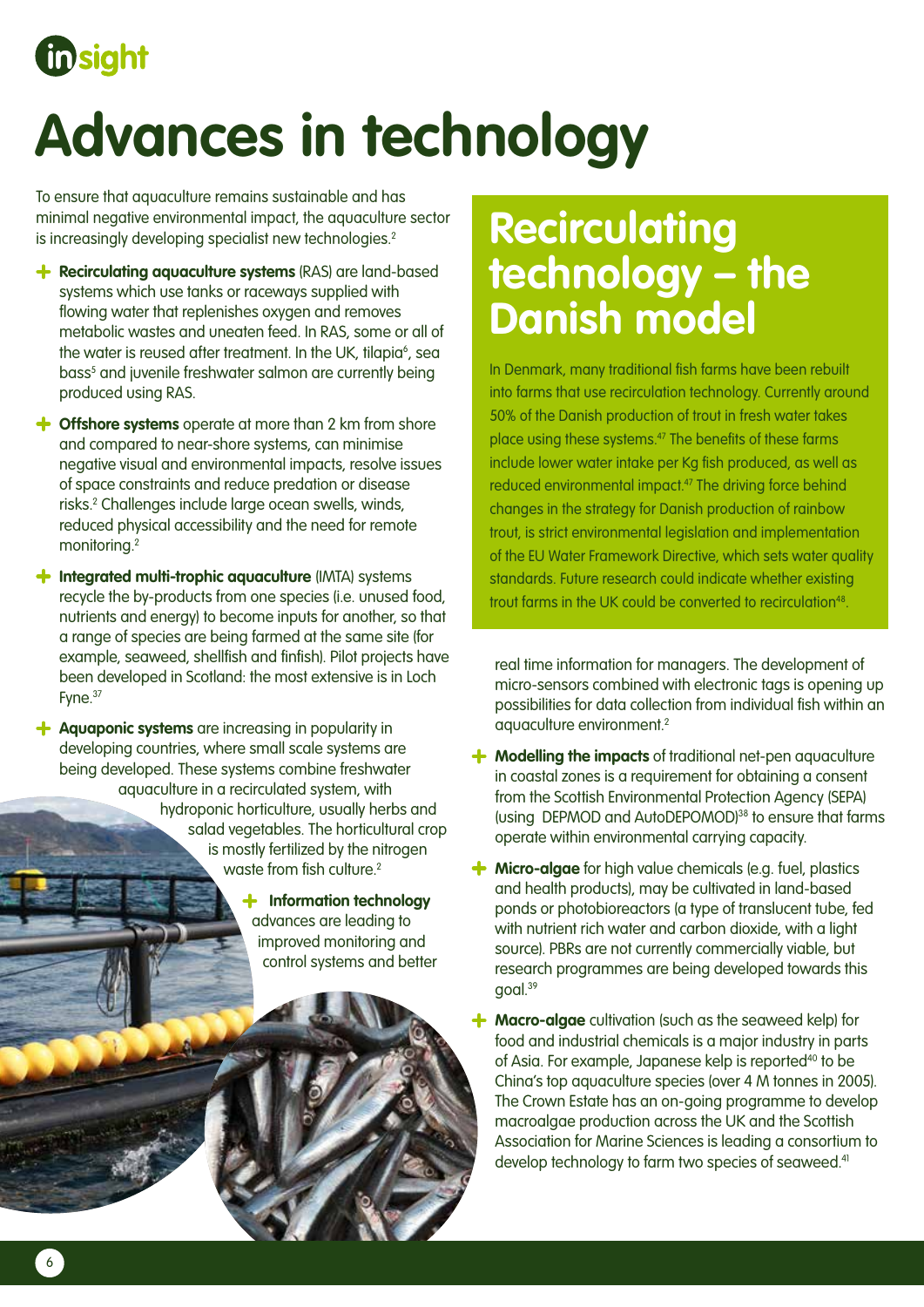#### **References**

- 1 FAO. The State of World Fisheries and Aquaculture 2012. (2012).
- 2 Bostock, J. et al. Phil. Trans. Royal Soc. B 365, 2897-2912, doi:10.1098/rstb.2010.0170  $(2010)$
- 3 The Crown Estate, Aquaculture, www.thecrownestate.co.uk/coastal/aquaculture/,  $(2014)$
- 4 Cefas. Shellfish News. (2012).
- 5 Anglesey Aquaculture. Fish Farm Technology, www.angleseyaquaculture.com/fishfarm-technology, (2014).
- 6 Jeffery, K., et al. FES220L A review of the land-based, warm-water recirculation fish farm sector in England and Wales. (2011).
- 7 BBSRC. Algal Research in the UK. (2011).
- 8 STECF. The Economic Performance of the EU Aquaculture Sector -2012 exercise (STECF - 13 -03). (2012).
- 9 Cefas. English marine finfish project: aquaulture operators being sought. (2013).
- 10 SEAFISH, Market summary, www.seafish.org/research--economics/market-insight/ market-summary#retail-sector, (2014).
- 11 FAO. State of World Fisheries and Aquaculture. Rome.(2004).
- 12 Scottish Government. Scotland's National Marine Plan Pre-consultation draft. (2011).
- 13 Defra. United Kingdom Multiannual National Plan for the Development of Sustainable Aquaculture. (2014).
- 14 Mozaffarian, D. & Rimm, E. B. Jama-Journal of the American Medical Association 296, 1885-1899, doi:10.1001/jama.296.15.1885 (2006).
- 15 Peet, M. & Stokes, C. Drugs 65, 1051-1059, doi:10.2165/00003495-200565080-00002  $(200.5)$
- 16 Sacn. Advice on fish consumption: benefits and risks. Joint report by the Scientific Advisory Committee on Nutrition and Committee on Toxicity. (2004).
- 17 NHS choices. Fish and Shellfish, www.nhs.uk/Livewell/Goodfood/Pages/fishshellfish.aspx, (2011).
- 18 Foresight. The Future of Food and Farming. (2011).
- 19 Ytrestoyl, T., et al. Use of resources in salmon production compared to other livestock production. Fish farming xpert 4 (2012).
- 20 The Scottish Government, A Fresh Start: The renewed Strategic Framework for Scottish Aquaculture. (2009).
- 21 Welsh Assembly Government. Wales Fisheries Strategy. (2008).
- 22 Defra. UK Aquaculture R&D Database Strategic Summary 1999 2009. (2009).
- 23 Ruiz-Lopez et al. The Plant Journal 77, 198-208 (2014).
- 24 Bell, J. & Tocher, D. Novel Ingredients for aquafeeds to improve sustainbaility and security of supply. Fishfarming xpert 4 (2012).
- 25 McLoughlin, M. Fish Vaccination A brief overview, www.imb.ie/ images/uploaded/documents/Fish%2520Vaccine%2520Overview. pdf&sa=U&ei=drpCU5j3JeSU7QaklYDQCw&ved=0CCoQFjAD&usg= AFQjCNG8LZiVw3y28VOWWMy8btimIU\_I\_A (2014).
- 26 Univeristy of Stirling. Farmed wrasse as a "green" sustainable sea lice control solution for Scottish farmed salmon. (2011).
- 27 Merrifield, D. et al. Aquaculture 302, 1-18 (2010).
- 28 The Fish Site Sea Lice, www.thefishsite.com/diseaseinfo/9/sea-lice, (2014).
- 29 Harvey, J. Zoetis sea live vaccine project as 'Holy Grail'. Animal Pharm News (2013).
- 30 The Fish Site, T. F. Infectious Salmon Anaemia (ISA), www.thefishsite.com/ diseaseinfo/5/infectious-salmon-anaemia-isa, (2014).
- 31 Cefas. Norovirus, www.cefas.defra.gov.uk/our-services/testing-services/cefasshellfish-testing/norovirus.aspx, (2011).
- 32 Public Health England, Shellfish consumption and the risk of norovirus infection, www.hpa.org.uk/Topics/InfectiousDiseases/InfectionsAZ/Norovirus/ oysterconsumptionnorovirus/, (2011).
- 33 Houston, R. et al. Development and validation of a high density SNP genotyping array for Atlantic salmon (Salmo salar). (2014).
- 34 Migaud, H., et al. Sterile salmon: toward a more sustainable and eco-friendly industry. Fish Farmer (2008).
- 35 Ledford, H. Nature 497 (2013).
- 36 AquaBounty Technologies. AquaBounty Technologies, <http://www.aquabounty. com/> (2014).
- 37 LochFyne. Integrated Aquaculture, www.lochfyne.com/about/integratedaquaculture/ (2014).
- 38 SAMS. DEPOMOD, www.sams.ac.uk/kenny-black/depomod, (2014).
- 39 University of Greenwich. www2.gre.ac.uk/about/news/articles/2013/a2816algae-research-gives-hope-for-renewable-carbon-negative-source-of-food-andmedicines, (2014).
- 40 FAO. Aquaculture in China and Asia fact sheet. (2007).
- 41 BBSRC. £4M for Agricultural Innovation, www.bbsrc.ac.uk/news/foodsecurity/2014/140328-pr-4m-for-agricultural-innovation.aspx, (2014).
- 42 Jokumsen, A. & Svendsen, L. Farming of Freshwater Rainbow Trout in Denmark.  $(2010)$
- 43 Jeffery, K. An Overview of English Aquaculture (Cefas, 2011).
- 44 Marsden, K. SPICe Briefing 12/68, (2012).
- 45 Gubbins, M. et al. MCCIP Science Review, 318-327 (2013).
- 46 Shellfish Association of Great Britain, EFF Project Shellfish Aqucualture in Welsh Offshore Wind farms - Co -location Potential, (2012).
- 47 Addison, J. & Bannister, C. Re-stocking and enhancement of clawed lobster stocks: A review. Crustaceana 67 (1994).
- 48 The National Lobster Hatchery. The National Lobster Hatchery, www. nationallobsterhatchery.co.uk/, (2014).